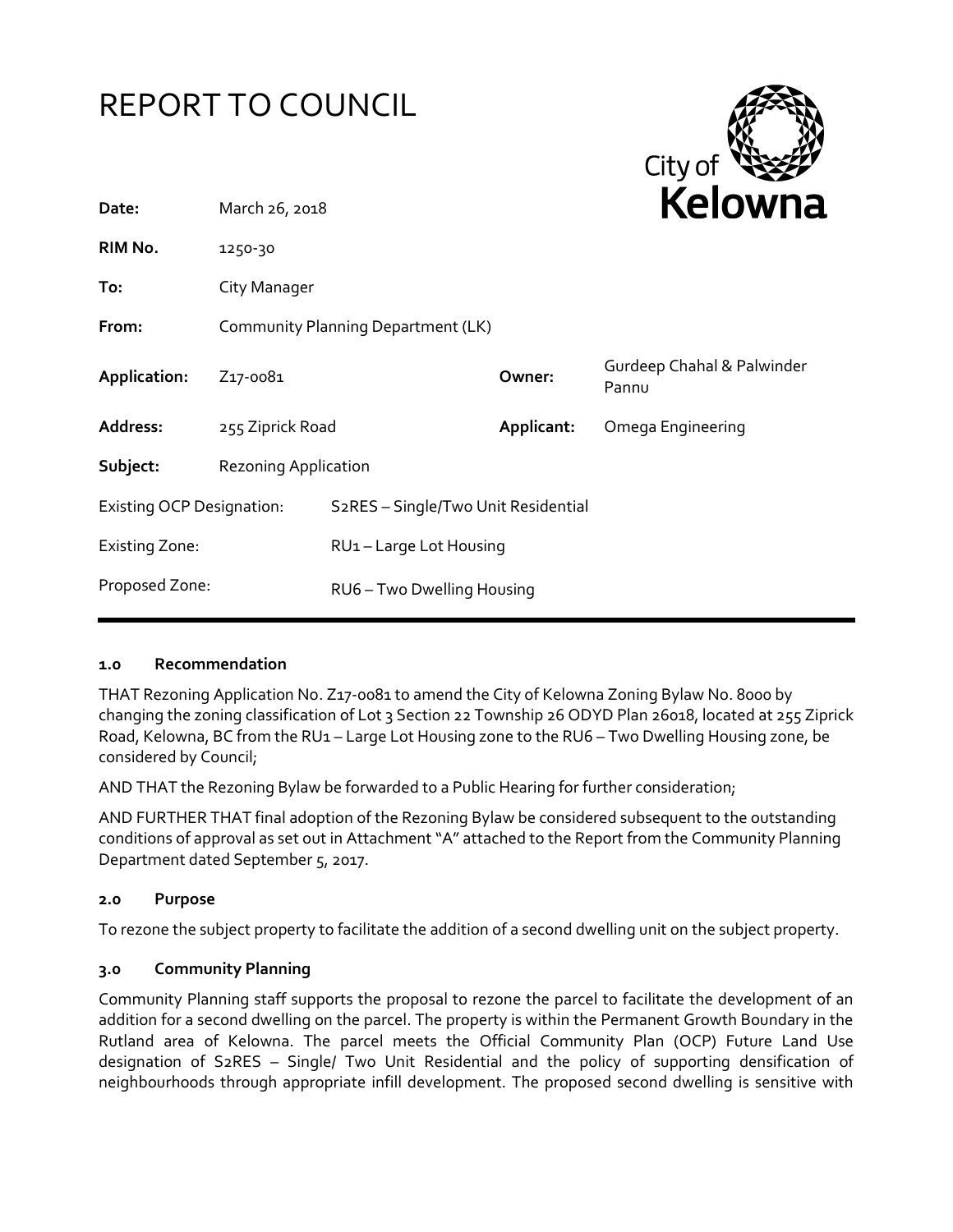respect to the building design, height and siting. The modest increase in density is supported by local amenities such as parks, schools, transit and recreational opportunities in the immediate area.

Council Policy No. 367 with respect to public consultation was undertaken by the applicant and all neighbours within 50 m radius of the subject parcel.

# **4.0 Proposal**

## 4.1 Project Description

The subject application is to rezone the parcel to RU6 – Two Dwelling Housing to accommodate an addition to create a semi-detached dwelling on the parcel. If the Rezoning application is approved, the applicant can apply directly for a building permit, as the addition of the second dwelling units meets all of the RU6 Zoning Bylaw Development Regulations and minimum parking requirements.

The applicant has submitted preliminary plans to show how the addition of the second dwelling unit will be located on the property. The existing attached garage, which is located at the north end of the existing dwelling, will be removed. Parking for the existing dwelling will be located in front of the house as two surface parking stalls. The new dwelling will have a double attached garage and both dwelling units will share a single driveway access from Ziprick Road.

The2-storey addition will have finishes to match the existing  $1\frac{1}{2}$  dwelling. Off-white horizontal hardiepanel siding with brick accents. The roof slopes and window style will be similar to the existing building to provide a cohesive design that is consistent with the existing neighbourhood.

### 4.2 Site Context

The parcel is within the Rutland area and is located on Ziprick Road, at the intersection of Baron Road to Ziprick Road. The parcel is within the Permanent Growth Boundary with easy access to many arterial roads. The Rezoning request aligns with the OCP Future Land Use of S2RES – Single/ Two Unit Residential. The site will aid in providing a transition from the Commercial (Costco) on the west side of Ziprick Road to the predominantly single family dwelling neighbourhood.

| <b>Orientation</b> | Zoning                   | <b>Land Use</b>              |
|--------------------|--------------------------|------------------------------|
| North              | RU1-Large Lot Housing    | <b>Single Family Housing</b> |
| East               | RU1-Large Lot Housing    | <b>Single Family Housing</b> |
| South              | RU1-Large Lot Housing    | <b>Single Family Housing</b> |
| West               | RU1-Large Lot Housing    | <b>Single Family Housing</b> |
|                    | C10 - Service Commercial | Costco                       |

Specifically, adjacent land uses are as follows: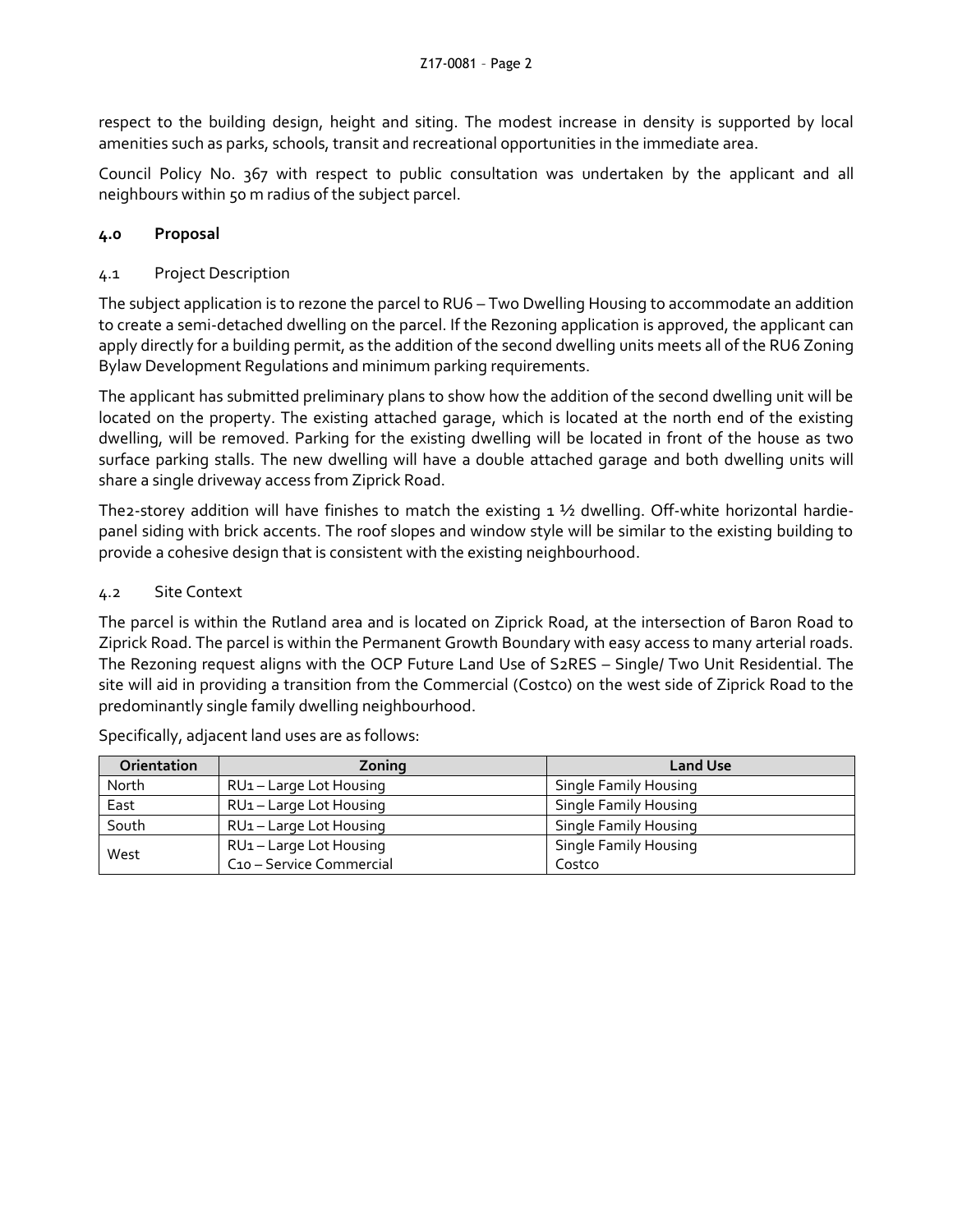



**Subject Property Map:** 255 Ziprick Road



### **5.0 Current Development Policies**

## 5.1 Kelowna Official Community Plan (OCP)

#### **Development Process**

**Complete Suburbs.**<sup>1</sup> Support a mix of uses within Kelowna's suburbs (see Map 5.1 – Urban Core Area), in accordance with "Smart Growth" principles to ensure complete communities. Uses that should be present in all areas of the City (consistent with Map 4.1 – Future Land Use Map), at appropriate locations, include: commercial, institutional, and all types of residential uses (including affordable and special eneds housing) at densities appropriate to their context.

<sup>1</sup> <sup>1</sup> City of Kelowna Official Community Plan, Policy 5.2.3 (Development Process Chapter).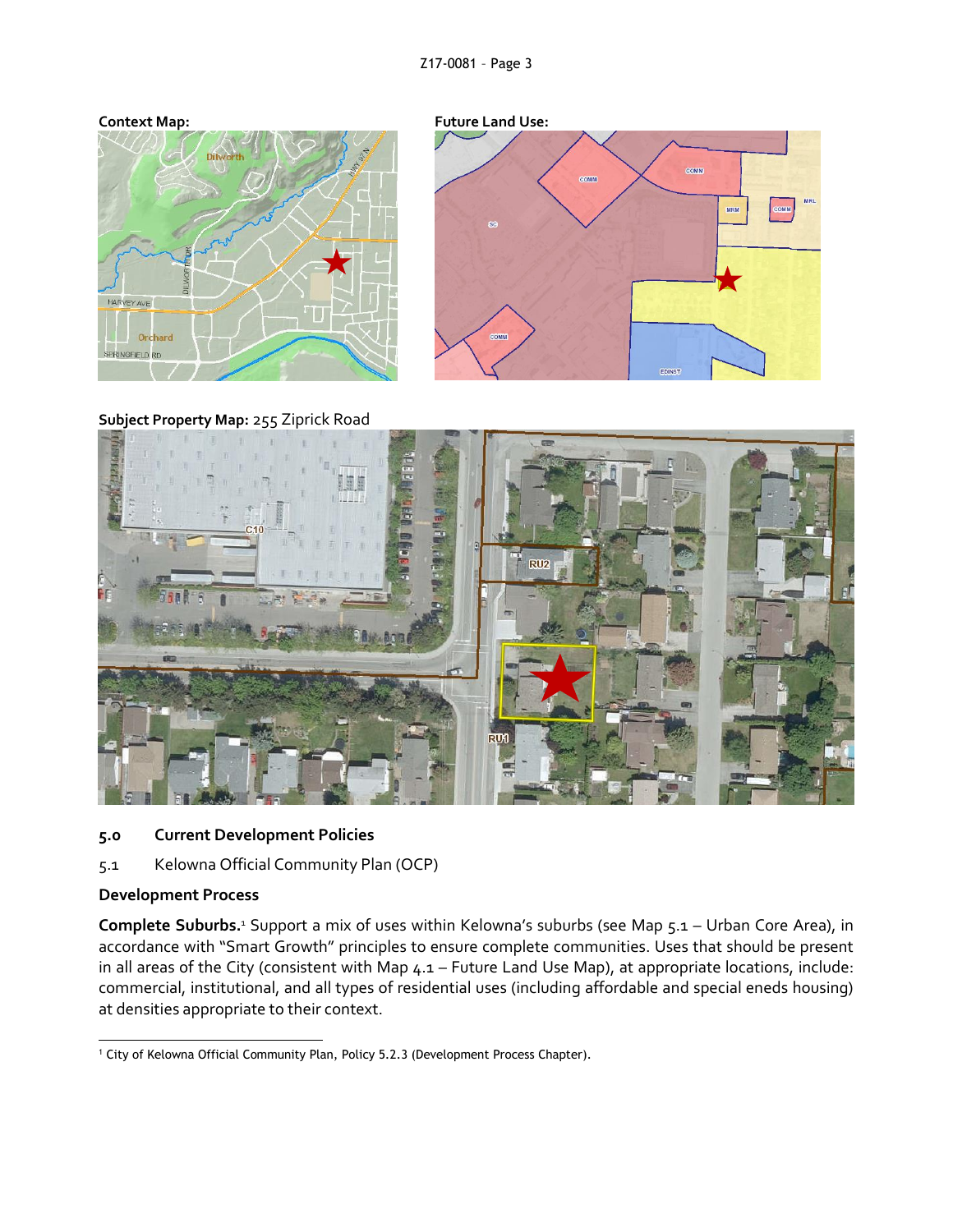**Compact Urban Form.**<sup>2</sup> Develop a compact urban form that maximizes the use of existing infrastructure and contributes to energy efficient settlement patterns. This will be done by increasing densities (approximately 75 - 100 people and/or jobs located within a 400 metre walking distance of transit stops is required to support the level of transit service) through development, conversion, and re-development within Urban Centres (see Map 5.3) in particular and existing areas as per the provisions of the Generalized Future Land Use Map 4.1.

**Sensitive Infill.**<sup>3</sup> Encourage new development or redevelopment in existing residential areas to be sensitive to or reflect the character of the neighbourhood with respect to building design, height, and siting.

# **6.0 Technical Comments**

- 6.1 Building & Permitting Department
	- Development Cost Charges (DCC's) are required to be paid prior to issuance of any Building Permits.
	- A third party work order may be required with the Development Engineering Department for an upgraded water line and sewage connection. These requirements are to be resolved prior to issuance of the Building Permit.
	- Separate and independent heating systems are required for each unit. These heating units may be required to vent thru the roof depending on distances to windows and air inlets to the building. We recommend that the location of any air conditioners are to be established at this time due to setback limitations.
	- HPO (Home Protection Office) approval or release is required at time of Building Permit application.
	- The drawings submitted for Building Permit application are to indicate the method of fire separation between the units.
	- At time of Building Permit application, the spatial calculations are to be provided from the designer. Between the garages and the rear elevation of the units may require additional fire rated components or building materials to meet the minimum requirements of the building code.
	- Full Plan check for Building Code related issues will be done at time of Building Permit applications. Please indicate how the requirements of Radon mitigation and NAFS are being applied to this complex at time of permit application.
- 6.2 Development Engineering Department
	- Refer to Attachment A dated September 5, 2017.
- 6.3 Fire Department
	- Requirements of section 9.10.19 Smoke Alarms and Carbon Monoxide alarms of the BCBC 2012 are to be met.
	- Both units shall have an address from Ziprick Rd.

<sup>1</sup> <sup>2</sup> City of Kelowna Official Community Plan, Policy 5.3.2 (Development Process Chapter).

 $3$  City of Kelowna Official Community Plan, Policy 5.22.6 (Development Process Chapter).